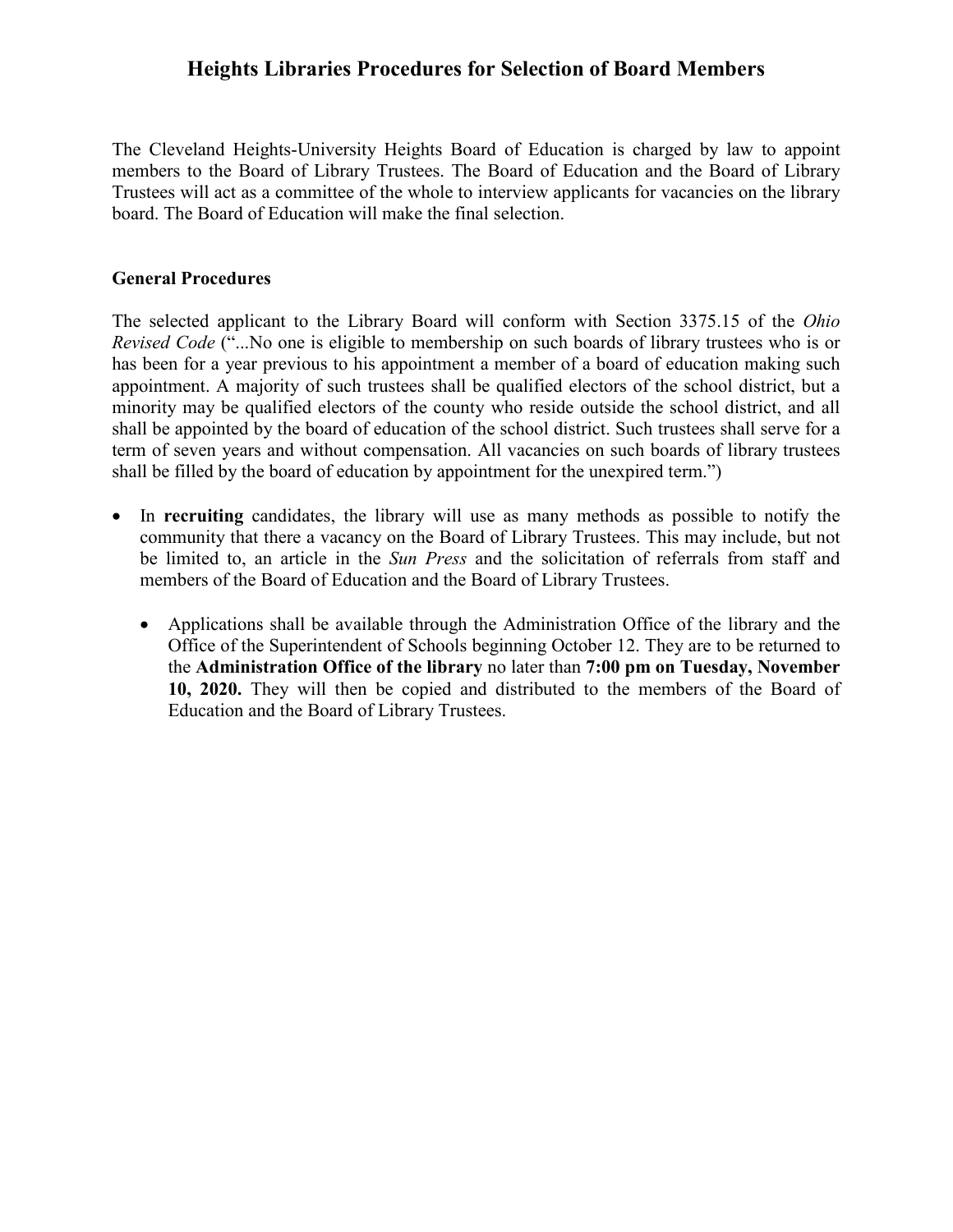# **Heights Libraries Procedures for Selection of Board Members**

The **interviewing** of candidates:

- All perspective applicants are strongly encouraged to attend an information meeting about library board service on **Wednesday, November 11, at 7:00 pm**, online via Zoom. RSVP to Nancy Levin (216)-932-3600 ext. 1240.
- Shall take place at a special meeting of the Board of Education that shall be open to the public. This meeting is scheduled for **Tuesday evening, December 1**, **2020**.
- Each interview shall be approximately 10–15 minutes in length.
- After the interviews have taken place, the Board of Education shall meet in Executive Session to identify the candidate whose qualifications best meet the needs of the library based on the criteria given below. The appointment to the Board of Library Trustees will be announced at a later meeting of the Board of Education.

The following **criteria** are used in making an appointment to the Board of Library Trustees:

- Consideration will be given to a diversity of interests, a balance of age, sex, ethnic background and socioeconomic levels, geographic distribution and experience and/or knowledge in a variety of fields.
- The Board should strive to include members with: professional experience in law, education, marketing, finance/accounting and personnel; practical business experience, executive ability, management skills, and plain common sense; political know–how.
- Because of the requirements of funding and support, consideration will be given to people who are active in community affairs and have access to resources and/or affiliations with other organizations of importance to the library.
- Nominees should have an interest in the work of the public library, a commitment to its goals, a recognition of its importance as a center of information for community culture, recreation and continuing education, and the ability to work as the member of a team. They should be willing to ask questions, offer criticism and make suggestions. They should have the courage to plan creatively.
- A commitment to the concepts of intellectual freedom is essential.

## **Responsibilities of a Public Library Trustee**

Library board members serve a seven–year term and, as a committee of the whole, have the following responsibilities:

## **Policy Making:**